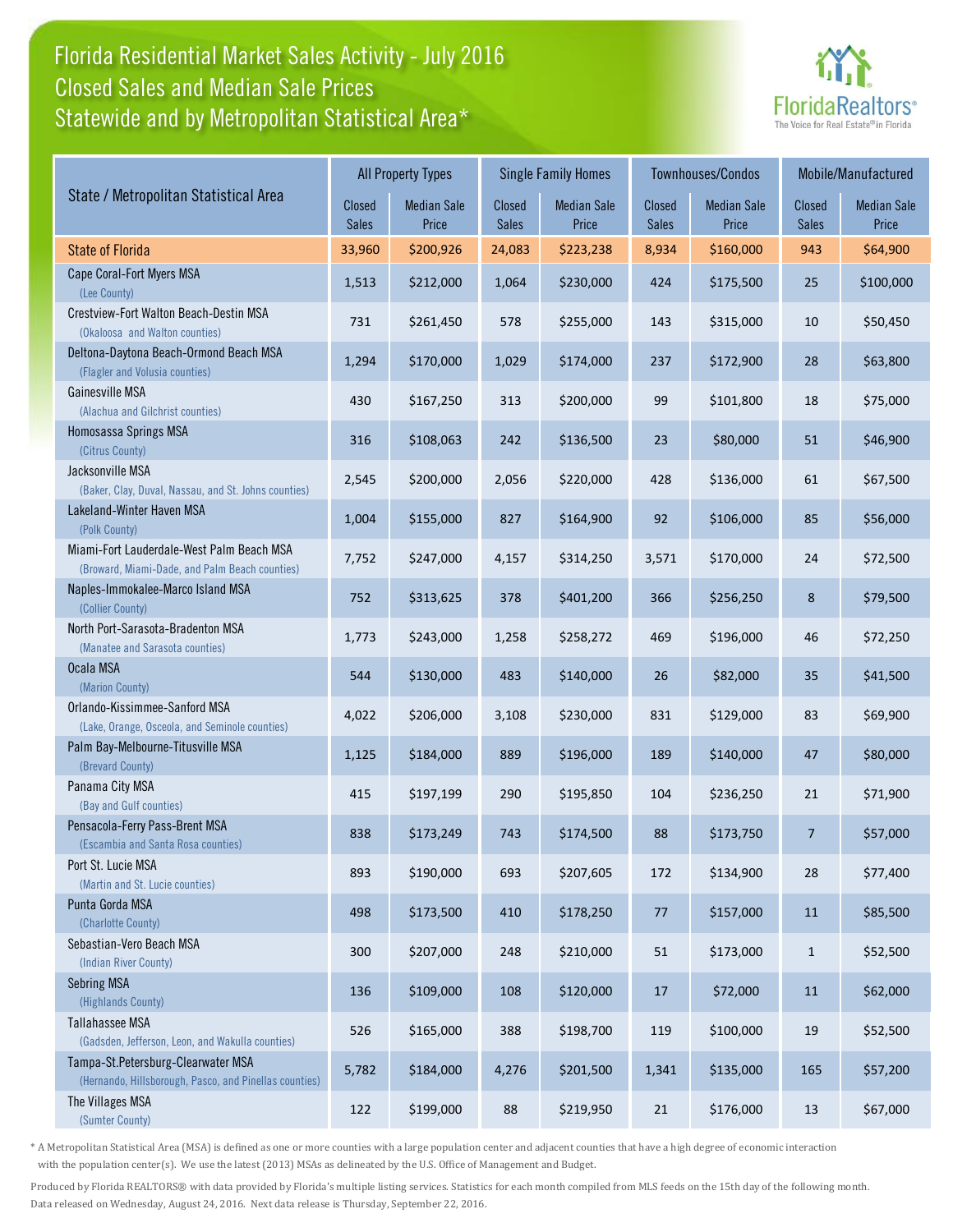# Florida Residential Market Sales Activity - July 2016 Listed by County Closed Sales and Median Sale Prices



| County                     | <b>All Property Types</b> |                             |                        | <b>Single Family Homes</b>  |                        | Townhouses/Condos           | Mobile/Manufactured |                             |
|----------------------------|---------------------------|-----------------------------|------------------------|-----------------------------|------------------------|-----------------------------|---------------------|-----------------------------|
|                            | Closed<br><b>Sales</b>    | <b>Median Sale</b><br>Price | Closed<br><b>Sales</b> | <b>Median Sale</b><br>Price | Closed<br><b>Sales</b> | <b>Median Sale</b><br>Price | Closed<br>Sales     | <b>Median Sale</b><br>Price |
| Alachua County             | 411                       | \$169,000                   | 300                    | \$204,850                   | 99                     | \$101,800                   | 12                  | \$75,000                    |
| <b>Baker County</b>        | 22                        | \$134,915                   | 19                     | \$135,000                   | 0                      | (No Sales)                  | 3                   | \$96,800                    |
| <b>Bay County</b>          | 394                       | \$198,500                   | 271                    | \$198,500                   | 102                    | \$229,750                   | 21                  | \$71,900                    |
| <b>Bradford County</b>     | $25\,$                    | \$66,500                    | 16                     | \$82,450                    | $\boldsymbol{0}$       | (No Sales)                  | 9                   | \$39,200                    |
| <b>Brevard County</b>      | 1,125                     | \$184,000                   | 889                    | \$196,000                   | 189                    | \$140,000                   | 47                  | \$80,000                    |
| <b>Broward County</b>      | 2,888                     | \$224,000                   | 1,499                  | \$320,000                   | 1,375                  | \$143,000                   | 14                  | \$77,500                    |
| <b>Calhoun County</b>      | 5                         | \$105,000                   | 4                      | \$143,000                   | 0                      | (No Sales)                  | $\mathbf{1}$        | \$67,000                    |
| <b>Charlotte County</b>    | 498                       | \$173,500                   | 410                    | \$178,250                   | 77                     | \$157,000                   | 11                  | \$85,500                    |
| <b>Citrus County</b>       | 316                       | \$108,063                   | 242                    | \$136,500                   | 23                     | \$80,000                    | 51                  | \$46,900                    |
| <b>Clay County</b>         | 327                       | \$174,900                   | 280                    | \$194,000                   | 29                     | \$114,500                   | 18                  | \$55,500                    |
| <b>Collier County</b>      | 752                       | \$313,625                   | 378                    | \$401,200                   | 366                    | \$256,250                   | 8                   | \$79,500                    |
| <b>Columbia County</b>     | 66                        | \$97,500                    | 57                     | \$109,900                   | $\mathbf{0}$           | (No Sales)                  | 9                   | \$55,000                    |
| <b>DeSoto County</b>       | 16                        | \$161,500                   | 12                     | \$186,000                   | $\mathbf{1}$           | \$80,000                    | 3                   | \$74,500                    |
| <b>Dixie County</b>        | 14                        | \$124,640                   | 5                      | \$119,280                   | $\overline{2}$         | \$115,000                   | 7                   | \$138,000                   |
| <b>Duval County</b>        | 1,377                     | \$175,000                   | 1,120                  | \$189,745                   | 247                    | \$127,500                   | 10                  | \$45,000                    |
| <b>Escambia County</b>     | 442                       | \$149,900                   | 377                    | \$149,000                   | 62                     | \$167,750                   | 3                   | \$52,000                    |
| <b>Flagler County</b>      | 254                       | \$205,000                   | 219                    | \$209,700                   | 31                     | \$195,000                   | 4                   | \$50,500                    |
| <b>Franklin County</b>     | 35                        | \$222,000                   | 29                     | \$240,000                   | 5                      | \$42,000                    | $\mathbf{1}$        | \$41,500                    |
| <b>Gadsden County</b>      | 27                        | \$98,000                    | 24                     | \$126,000                   | 0                      | (No Sales)                  | 3                   | \$30,000                    |
| <b>Gilchrist County</b>    | 19                        | \$162,500                   | 13                     | \$165,000                   | 0                      | (No Sales)                  | 6                   | \$95,000                    |
| <b>Glades County</b>       | 4                         | \$91,750                    | $\overline{2}$         | \$176,950                   | 0                      | (No Sales)                  | $\overline{2}$      | \$52,750                    |
| <b>Gulf County</b>         | 21                        | \$190,000                   | 19                     | \$180,000                   | $\overline{2}$         | \$275,000                   | $\pmb{0}$           | (No Sales)                  |
| <b>Hamilton County</b>     | 2                         | \$69,943                    | 0                      | (No Sales)                  | 0                      | (No Sales)                  | $\overline{2}$      | \$69,943                    |
| <b>Hardee County</b>       | 8                         | \$112,450                   | 6                      | \$120,000                   | $\mathbf 0$            | (No Sales)                  | $\overline{2}$      | \$31,000                    |
| <b>Hendry County</b>       | 18                        | \$113,500                   | 12                     | \$150,000                   | $\mathbf{1}$           | \$85,000                    | 5                   | \$50,000                    |
| <b>Hernando County</b>     | 407                       | \$135,000                   | 344                    | \$142,000                   | 20                     | \$87,225                    | 43                  | \$57,200                    |
| <b>Highlands County</b>    | 136                       | \$109,000                   | 108                    | \$120,000                   | 17                     | \$72,000                    | 11                  | \$62,000                    |
| <b>Hillsborough County</b> | 2,297                     | \$202,790                   | 1,774                  | \$223,995                   | 491                    | \$139,500                   | 32                  | \$67,500                    |
| <b>Holmes County</b>       | 11                        | \$42,000                    | 7                      | \$121,000                   | 0                      | (No Sales)                  | 4                   | \$41,000                    |
| <b>Indian River County</b> | 300                       | \$207,000                   | 248                    | \$210,000                   | 51                     | \$173,000                   | $\mathbf{1}$        | \$52,500                    |
| Jackson County             | $27\,$                    | \$87,500                    | 22                     | \$95,000                    | 0                      | (No Sales)                  | 5                   | \$26,250                    |
| Jefferson County           | $11\,$                    | \$81,900                    | 8                      | \$114,750                   | 0                      | (No Sales)                  | 3                   | \$54,900                    |
| Lafayette County           | $\overline{2}$            | \$179,000                   | $\mathbf{1}$           | \$230,000                   | 0                      | (No Sales)                  | $\mathbf{1}$        | \$128,000                   |
| Lake County                | 610                       | \$180,250                   | 527                    | \$192,000                   | 32                     | \$168,700                   | 51                  | \$69,900                    |
| Lee County                 | 1,513                     | \$212,000                   | 1,064                  | \$230,000                   | 424                    | \$175,500                   | 25                  | \$100,000                   |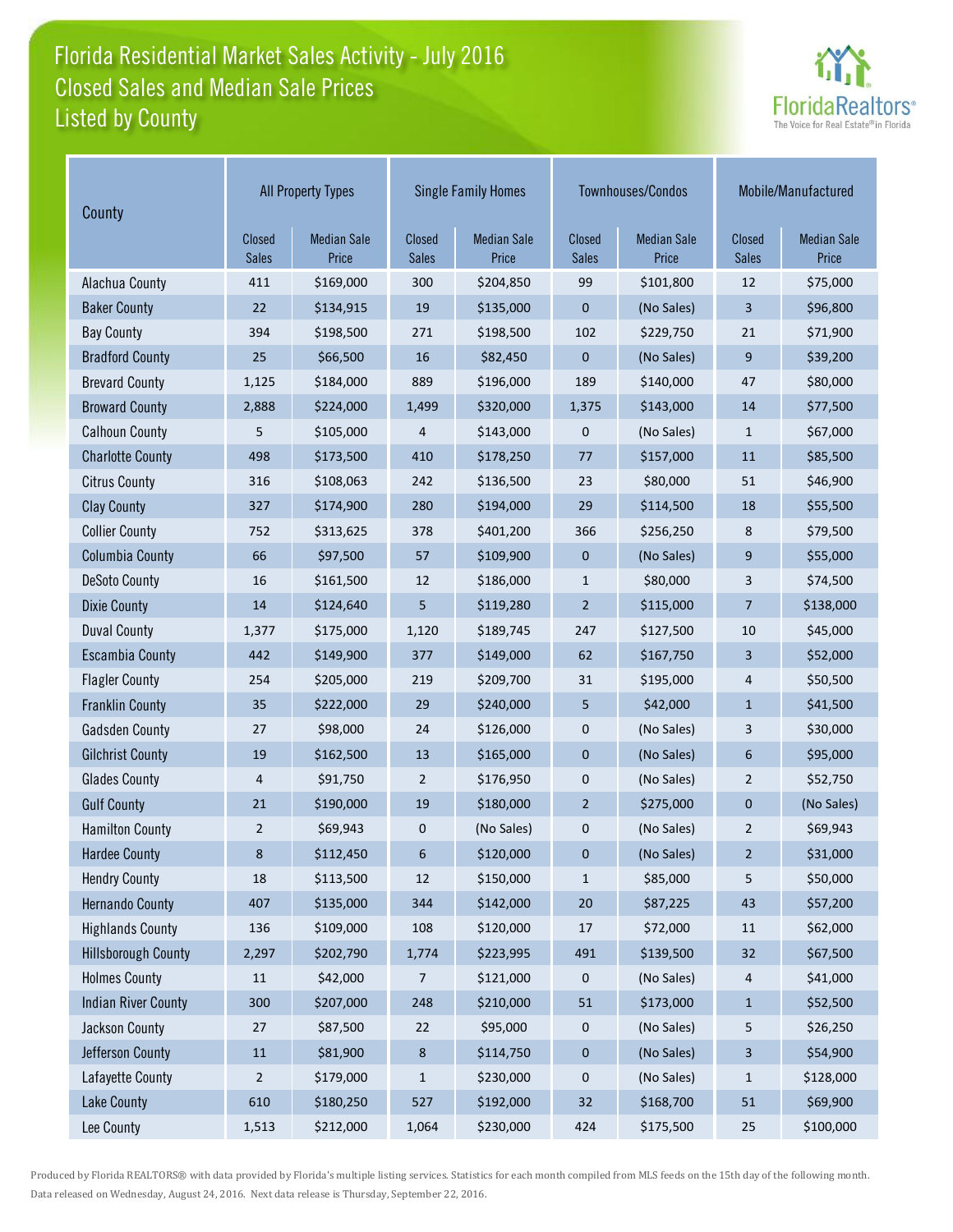## Florida Residential Market Sales Activity - July 2016 Listed by Zip Code (Grouped by County)\* Closed Sales and Median Sale Prices



| Zip Code<br>County |       | <b>All Property Types</b> |                             | <b>Single Family Homes</b> |                             |                        | Townhouses/Condos           | Mobile/Manufactured    |                             |
|--------------------|-------|---------------------------|-----------------------------|----------------------------|-----------------------------|------------------------|-----------------------------|------------------------|-----------------------------|
|                    |       | Closed<br><b>Sales</b>    | <b>Median Sale</b><br>Price | Closed<br>Sales            | <b>Median Sale</b><br>Price | Closed<br><b>Sales</b> | <b>Median Sale</b><br>Price | Closed<br><b>Sales</b> | <b>Median Sale</b><br>Price |
| <b>Baker</b>       | 32087 | 3                         | \$149,900                   | $\overline{2}$             | \$92,500                    | $\mathbf 0$            | (No Sales)                  | $\mathbf{1}$           | \$149,900                   |
| <b>Baker</b>       | 32234 | $\mathbf 0$               | (No Sales)                  | $\mathbf{0}$               | (No Sales)                  | $\mathbf{0}$           | (No Sales)                  | $\mathbf{0}$           | (No Sales)                  |
| Bay                | 32401 | 22                        | \$118,000                   | 21                         | \$121,000                   | $\mathbf{1}$           | \$95,000                    | $\mathbf{0}$           | (No Sales)                  |
| Bay                | 32402 | $\mathbf{0}$              | (No Sales)                  | $\mathbf{0}$               | (No Sales)                  | $\mathbf{0}$           | (No Sales)                  | $\mathbf{0}$           | (No Sales)                  |
| Bay                | 32403 | $\mathbf 0$               | (No Sales)                  | 0                          | (No Sales)                  | $\mathbf 0$            | (No Sales)                  | $\mathbf 0$            | (No Sales)                  |
| Bay                | 32404 | 52                        | \$173,000                   | 46                         | \$184,225                   | $\mathbf{0}$           | (No Sales)                  | 6                      | \$60,950                    |
| Bay                | 32405 | 37                        | \$144,000                   | 37                         | \$144,000                   | $\mathbf 0$            | (No Sales)                  | $\mathbf 0$            | (No Sales)                  |
| Bay                | 32406 | $\mathbf{0}$              | (No Sales)                  | $\mathbf{0}$               | (No Sales)                  | $\mathbf{0}$           | (No Sales)                  | $\mathbf{0}$           | (No Sales)                  |
| Bay                | 32407 | 52                        | \$210,000                   | 26                         | \$195,850                   | 26                     | \$229,750                   | $\mathbf 0$            | (No Sales)                  |
| Bay                | 32408 | 81                        | \$224,000                   | 37                         | \$247,000                   | 36                     | \$210,000                   | 8                      | \$99,000                    |
| Bay                | 32409 | 9                         | \$180,000                   | 7                          | \$185,500                   | $\mathbf 0$            | (No Sales)                  | $\overline{2}$         | \$48,950                    |
| Bay                | 32410 | $\pmb{0}$                 | (No Sales)                  | 0                          | (No Sales)                  | $\mathbf{0}$           | (No Sales)                  | $\mathbf{0}$           | (No Sales)                  |
| Bay                | 32411 | 0                         | (No Sales)                  | 0                          | (No Sales)                  | $\mathbf 0$            | (No Sales)                  | $\mathbf 0$            | (No Sales)                  |
| Bay                | 32412 | $\pmb{0}$                 | (No Sales)                  | $\mathbf{0}$               | (No Sales)                  | $\mathbf 0$            | (No Sales)                  | $\mathbf{0}$           | (No Sales)                  |
| Bay                | 32413 | 75                        | \$245,000                   | 46                         | \$249,950                   | 28                     | \$212,000                   | $\mathbf{1}$           | \$38,100                    |
| Bay                | 32417 | $\mathbf{0}$              | (No Sales)                  | $\mathbf{0}$               | (No Sales)                  | $\mathbf{0}$           | (No Sales)                  | $\mathbf{0}$           | (No Sales)                  |
| Bay                | 32437 | $\mathbf 0$               | (No Sales)                  | 0                          | (No Sales)                  | 0                      | (No Sales)                  | $\mathbf 0$            | (No Sales)                  |
| Bay                | 32438 | $\overline{2}$            | \$32,500                    | $\mathbf 0$                | (No Sales)                  | $\mathbf{0}$           | (No Sales)                  | $\overline{2}$         | \$32,500                    |
| Bay                | 32444 | 44                        | \$191,250                   | 44                         | \$191,250                   | $\mathbf 0$            | (No Sales)                  | $\mathbf 0$            | (No Sales)                  |
| Bay                | 32456 | 16                        | \$259,900                   | 5                          | \$274,000                   | $11\,$                 | \$259,900                   | $\mathbf{0}$           | (No Sales)                  |
| Bay                | 32461 | $\mathbf 0$               | (No Sales)                  | 0                          | (No Sales)                  | $\mathbf 0$            | (No Sales)                  | $\mathbf 0$            | (No Sales)                  |
| Bay                | 32462 | $\bf{0}$                  | (No Sales)                  | 0                          | (No Sales)                  | $\mathbf{0}$           | (No Sales)                  | $\mathbf{0}$           | (No Sales)                  |
| Bay                | 32466 | 4                         | \$109,950                   | 2                          | \$157,450                   | $\mathbf 0$            | (No Sales)                  | $\overline{2}$         | \$55,000                    |
| <b>Bradford</b>    | 32042 | $\pmb{0}$                 | (No Sales)                  | 0                          | (No Sales)                  | $\mathbf{0}$           | (No Sales)                  | $\mathbf{0}$           | (No Sales)                  |
| <b>Bradford</b>    | 32044 | $\overline{2}$            | \$29,000                    | $\overline{2}$             | \$29,000                    | 0                      | (No Sales)                  | $\mathbf 0$            | (No Sales)                  |
| <b>Bradford</b>    | 32054 | 0                         | (No Sales)                  | 0                          | (No Sales)                  | $\mathbf 0$            | (No Sales)                  | $\mathbf{0}$           | (No Sales)                  |
| <b>Bradford</b>    | 32058 | 6                         | \$51,500                    | $\mathbf{1}$               | \$235,000                   | $\pmb{0}$              | (No Sales)                  | $\mathsf S$            | \$35,000                    |
| <b>Bradford</b>    | 32083 | $\pmb{0}$                 | (No Sales)                  | 0                          | (No Sales)                  | $\pmb{0}$              | (No Sales)                  | $\pmb{0}$              | (No Sales)                  |
| <b>Bradford</b>    | 32091 | 13                        | \$68,500                    | $10\,$                     | \$72,500                    | 0                      | (No Sales)                  | 3                      | \$55,950                    |
| <b>Bradford</b>    | 32622 | $\mathbf{1}$              | \$38,500                    | 0                          | (No Sales)                  | $\pmb{0}$              | (No Sales)                  | $\mathbf{1}$           | \$38,500                    |
| <b>Bradford</b>    | 32656 | $\mathbf{1}$              | \$170,000                   | $\mathbf{1}$               | \$170,000                   | 0                      | (No Sales)                  | 0                      | (No Sales)                  |
| <b>Bradford</b>    | 32666 | $\overline{2}$            | \$182,500                   | $\overline{a}$             | \$182,500                   | $\pmb{0}$              | (No Sales)                  | $\pmb{0}$              | (No Sales)                  |
| <b>Bradford</b>    | 32694 | $\pmb{0}$                 | (No Sales)                  | 0                          | (No Sales)                  | 0                      | (No Sales)                  | 0                      | (No Sales)                  |
| <b>Brevard</b>     | 32754 | 16                        | \$132,500                   | 13                         | \$162,000                   | $\bf{0}$               | (No Sales)                  | 3                      | \$60,000                    |
| <b>Brevard</b>     | 32775 | 0                         | (No Sales)                  | 0                          | (No Sales)                  | 0                      | (No Sales)                  | $\boldsymbol{0}$       | (No Sales)                  |
| <b>Brevard</b>     | 32780 | 56                        | \$119,450                   | 41                         | \$142,000                   | 13                     | \$70,000                    | $\overline{2}$         | \$75,000                    |
| <b>Brevard</b>     | 32781 | $\boldsymbol{0}$          | (No Sales)                  | 0                          | (No Sales)                  | 0                      | (No Sales)                  | $\boldsymbol{0}$       | (No Sales)                  |
| <b>Brevard</b>     | 32783 | $\bf{0}$                  | (No Sales)                  | 0                          | (No Sales)                  | 0                      | (No Sales)                  | $\bf{0}$               | (No Sales)                  |

\* Statistics for each listed zip code are presented only for the portion of the zip code located inside the county specified.

As a result, some zip codes will appear in this list more than once if they cover areas in more than one county.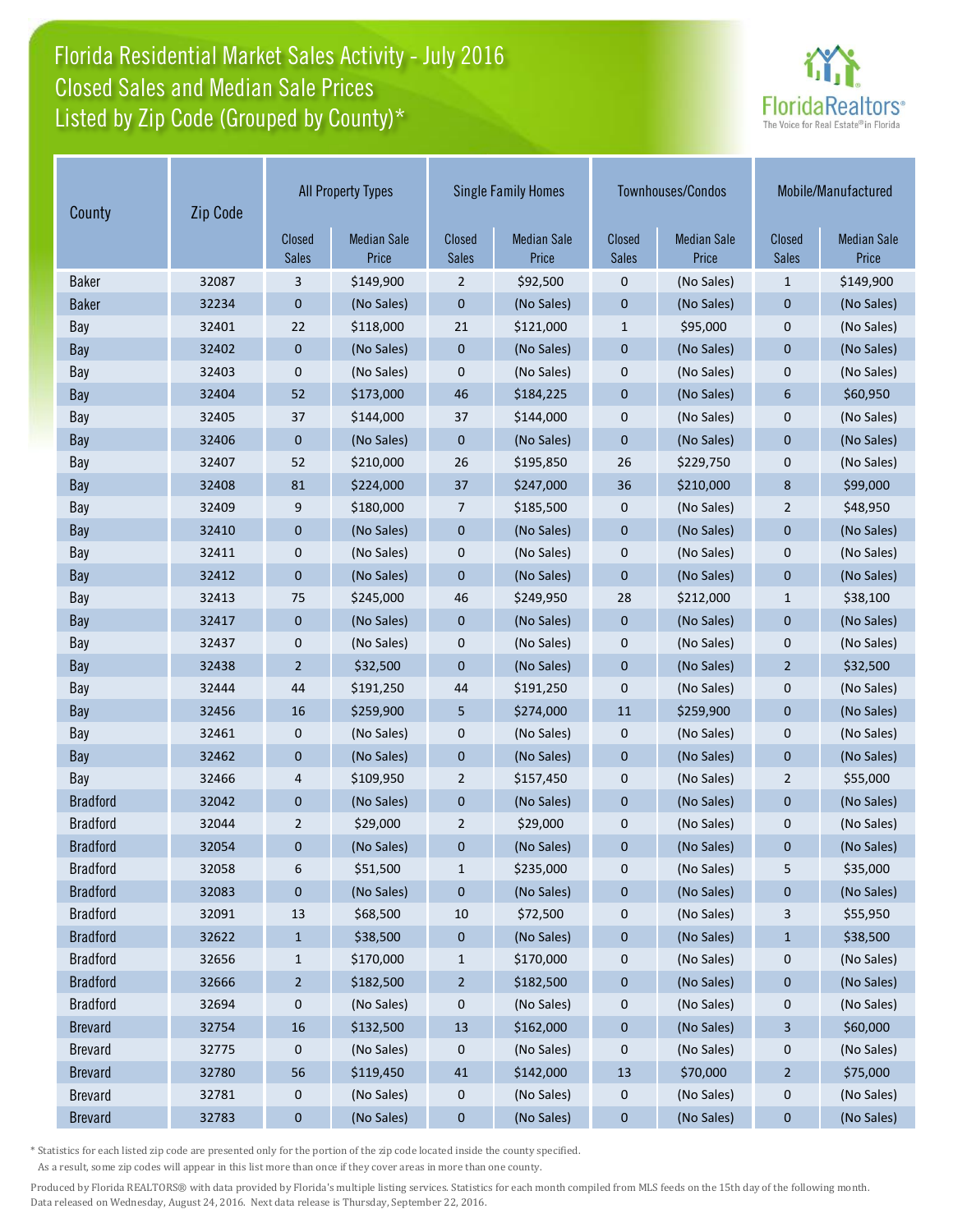## Florida Residential Market Sales Activity - July 2016 Listed by Zip Code (Grouped by County)\* Closed Sales and Median Sale Prices



| County         | Zip Code |                        | <b>All Property Types</b>   |                        | <b>Single Family Homes</b>  |                        | Townhouses/Condos           | Mobile/Manufactured    |                             |
|----------------|----------|------------------------|-----------------------------|------------------------|-----------------------------|------------------------|-----------------------------|------------------------|-----------------------------|
|                |          | Closed<br><b>Sales</b> | <b>Median Sale</b><br>Price | Closed<br><b>Sales</b> | <b>Median Sale</b><br>Price | Closed<br><b>Sales</b> | <b>Median Sale</b><br>Price | Closed<br><b>Sales</b> | <b>Median Sale</b><br>Price |
| <b>Brevard</b> | 32796    | 32                     | \$128,000                   | 28                     | \$128,000                   | 3                      | \$264,000                   | $\mathbf{1}$           | \$95,000                    |
| <b>Brevard</b> | 32815    | $\mathbf{0}$           | (No Sales)                  | $\mathbf{0}$           | (No Sales)                  | $\mathbf 0$            | (No Sales)                  | $\mathbf{0}$           | (No Sales)                  |
| <b>Brevard</b> | 32899    | $\mathbf 0$            | (No Sales)                  | $\mathbf{0}$           | (No Sales)                  | $\mathbf 0$            | (No Sales)                  | $\mathbf 0$            | (No Sales)                  |
| <b>Brevard</b> | 32901    | 32                     | \$148,250                   | 28                     | \$155,000                   | $\overline{4}$         | \$120,000                   | $\mathbf{0}$           | (No Sales)                  |
| <b>Brevard</b> | 32902    | $\mathbf 0$            | (No Sales)                  | $\mathbf 0$            | (No Sales)                  | $\boldsymbol{0}$       | (No Sales)                  | $\mathbf 0$            | (No Sales)                  |
| <b>Brevard</b> | 32903    | 39                     | \$340,000                   | 21                     | \$408,000                   | 18                     | \$301,750                   | $\mathbf{0}$           | (No Sales)                  |
| <b>Brevard</b> | 32904    | 63                     | \$218,000                   | 49                     | \$225,000                   | 9                      | \$105,000                   | 5                      | \$56,000                    |
| <b>Brevard</b> | 32905    | 46                     | \$100,000                   | 28                     | \$120,600                   | 14                     | \$79,000                    | $\overline{4}$         | \$35,100                    |
| <b>Brevard</b> | 32906    | $\mathbf 0$            | (No Sales)                  | 0                      | (No Sales)                  | 0                      | (No Sales)                  | $\pmb{0}$              | (No Sales)                  |
| <b>Brevard</b> | 32907    | 77                     | \$154,000                   | 77                     | \$154,000                   | $\mathbf 0$            | (No Sales)                  | $\mathbf 0$            | (No Sales)                  |
| <b>Brevard</b> | 32908    | 19                     | \$145,900                   | 19                     | \$145,900                   | $\mathbf 0$            | (No Sales)                  | $\mathbf 0$            | (No Sales)                  |
| <b>Brevard</b> | 32909    | 52                     | \$149,950                   | 52                     | \$149,950                   | $\mathbf 0$            | (No Sales)                  | $\mathbf 0$            | (No Sales)                  |
| <b>Brevard</b> | 32910    | $\mathbf 0$            | (No Sales)                  | 0                      | (No Sales)                  | $\boldsymbol{0}$       | (No Sales)                  | $\mathbf 0$            | (No Sales)                  |
| <b>Brevard</b> | 32911    | $\mathbf 0$            | (No Sales)                  | $\mathbf{0}$           | (No Sales)                  | $\mathbf 0$            | (No Sales)                  | $\mathbf{0}$           | (No Sales)                  |
| <b>Brevard</b> | 32912    | $\mathbf 0$            | (No Sales)                  | $\mathbf{0}$           | (No Sales)                  | $\mathbf 0$            | (No Sales)                  | $\mathbf 0$            | (No Sales)                  |
| <b>Brevard</b> | 32919    | $\mathbf{0}$           | (No Sales)                  | $\mathbf{0}$           | (No Sales)                  | $\overline{0}$         | (No Sales)                  | $\mathbf{0}$           | (No Sales)                  |
| <b>Brevard</b> | 32920    | 25                     | \$125,000                   | 2                      | \$159,000                   | 23                     | \$125,000                   | $\mathbf 0$            | (No Sales)                  |
| <b>Brevard</b> | 32922    | 9                      | \$51,000                    | 7                      | \$51,000                    | $\overline{2}$         | \$161,500                   | $\mathbf{0}$           | (No Sales)                  |
| <b>Brevard</b> | 32923    | 0                      | (No Sales)                  | 0                      | (No Sales)                  | $\boldsymbol{0}$       | (No Sales)                  | $\mathbf 0$            | (No Sales)                  |
| <b>Brevard</b> | 32924    | $\mathbf 0$            | (No Sales)                  | $\mathbf{0}$           | (No Sales)                  | $\mathbf{0}$           | (No Sales)                  | $\mathbf{0}$           | (No Sales)                  |
| <b>Brevard</b> | 32925    | $\mathbf 0$            | (No Sales)                  | $\mathbf{0}$           | (No Sales)                  | $\boldsymbol{0}$       | (No Sales)                  | $\mathbf 0$            | (No Sales)                  |
| <b>Brevard</b> | 32926    | 39                     | \$170,000                   | 33                     | \$185,000                   | $\overline{2}$         | \$99,250                    | $\overline{4}$         | \$95,000                    |
| <b>Brevard</b> | 32927    | 49                     | \$145,000                   | 44                     | \$147,137                   | $\overline{2}$         | \$123,000                   | 3                      | \$52,000                    |
| <b>Brevard</b> | 32931    | 44                     | \$315,000                   | 18                     | \$371,170                   | 26                     | \$256,000                   | $\mathbf 0$            | (No Sales)                  |
| <b>Brevard</b> | 32932    | $\mathbf 0$            | (No Sales)                  | $\mathbf{0}$           | (No Sales)                  | $\boldsymbol{0}$       | (No Sales)                  | $\mathbf 0$            | (No Sales)                  |
| <b>Brevard</b> | 32934    | 27                     | \$275,000                   | 24                     | \$303,750                   | 3                      | \$215,000                   | $\mathbf{0}$           | (No Sales)                  |
| <b>Brevard</b> | 32935    | 83                     | \$142,500                   | 73                     | \$145,000                   | 10                     | \$79,750                    | $\pmb{0}$              | (No Sales)                  |
| <b>Brevard</b> | 32936    | $\mathbf{0}$           | (No Sales)                  | $\pmb{0}$              | (No Sales)                  | $\pmb{0}$              | (No Sales)                  | $\pmb{0}$              | (No Sales)                  |
| <b>Brevard</b> | 32937    | 56                     | \$258,500                   | 40                     | \$267,500                   | 16                     | \$230,000                   | 0                      | (No Sales)                  |
| <b>Brevard</b> | 32940    | 142                    | \$284,000                   | 132                    | \$291,000                   | 10                     | \$143,450                   | $\pmb{0}$              | (No Sales)                  |
| <b>Brevard</b> | 32941    | $\boldsymbol{0}$       | (No Sales)                  | 0                      | (No Sales)                  | 0                      | (No Sales)                  | 0                      | (No Sales)                  |
| <b>Brevard</b> | 32949    | 3                      | \$402,000                   | 3                      | \$402,000                   | $\pmb{0}$              | (No Sales)                  | $\bf{0}$               | (No Sales)                  |
| <b>Brevard</b> | 32950    | 6                      | \$287,500                   | 6                      | \$287,500                   | 0                      | (No Sales)                  | 0                      | (No Sales)                  |
| <b>Brevard</b> | 32951    | 29                     | \$325,000                   | 22                     | \$388,750                   | 6                      | \$254,500                   | $\mathbf{1}$           | \$82,000                    |
| <b>Brevard</b> | 32952    | 35                     | \$189,900                   | 31                     | \$207,000                   | 4                      | \$176,250                   | $\boldsymbol{0}$       | (No Sales)                  |
| <b>Brevard</b> | 32953    | 49                     | \$250,000                   | 38                     | \$303,750                   | 10                     | \$94,950                    | $\mathbf{1}$           | \$70,000                    |
| <b>Brevard</b> | 32954    | $\boldsymbol{0}$       | (No Sales)                  | 0                      | (No Sales)                  | 0                      | (No Sales)                  | $\boldsymbol{0}$       | (No Sales)                  |
| <b>Brevard</b> | 32955    | 69                     | \$229,000                   | 59                     | \$236,000                   | 10                     | \$136,500                   | $\bf{0}$               | (No Sales)                  |

\* Statistics for each listed zip code are presented only for the portion of the zip code located inside the county specified.

As a result, some zip codes will appear in this list more than once if they cover areas in more than one county.